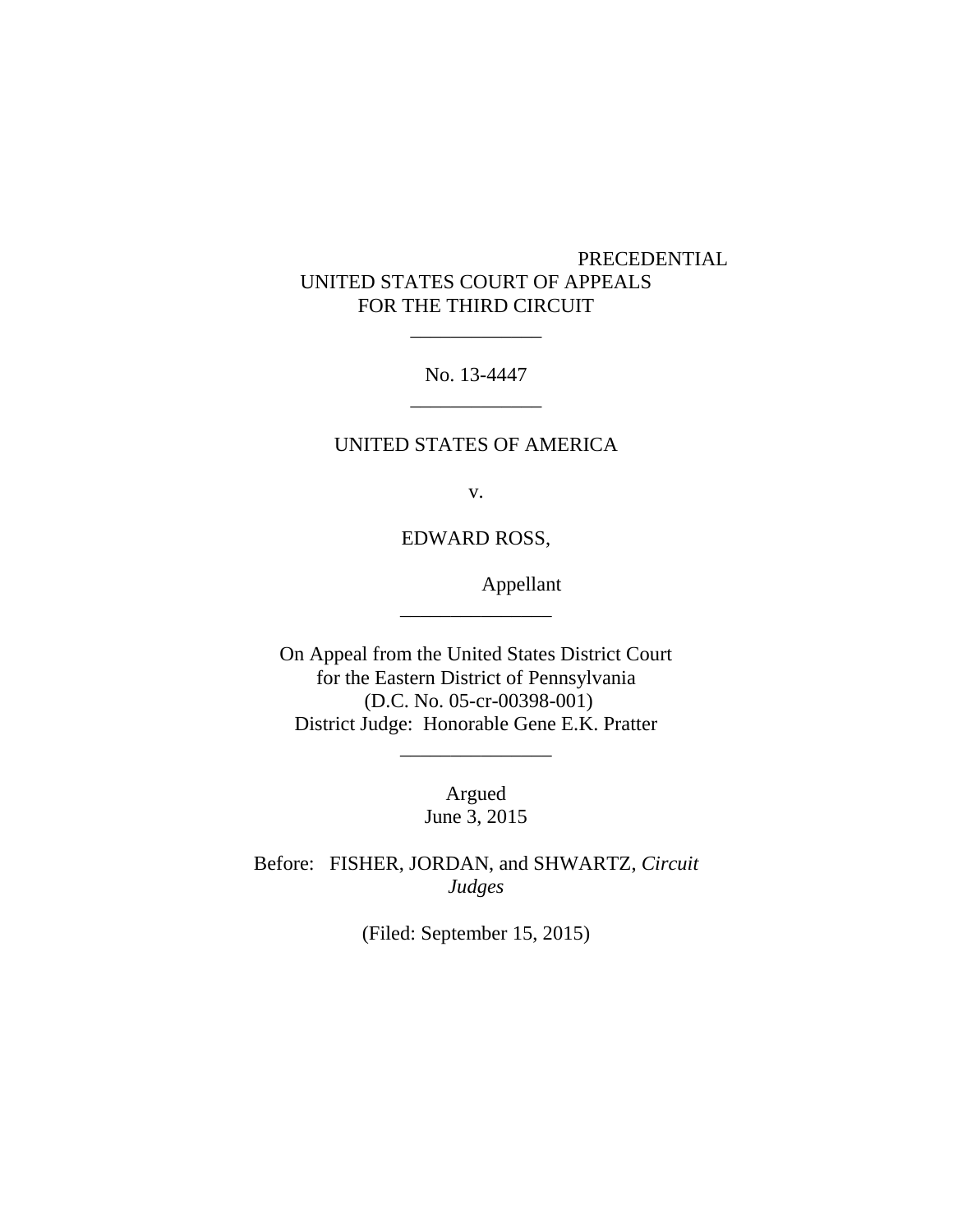Will W. Sachse Katherine U. Davis Ellen L. Mossman Dechert 2929 Arch Street 18<sup>th</sup> Fl., Cira Centre Philadelphia, PA 19104

John McClam (Law Student) (ARGUED) University of Pennsylvania School of Law 3400 Chestnut Street Philadelphia, PA 19104 *Counsel for Appellant*

Emily McKillip Floyd J. Miller Robert A. Zauzmer (ARGUED) Office of United States Attorney 615 Chestnut Street Suite 1250 Philadelphia, PA 19106 *Counsel for Appellee*

### OPINION OF THE COURT \_\_\_\_\_\_\_\_\_\_\_\_\_\_\_

\_\_\_\_\_\_\_\_\_\_\_\_\_\_\_

JORDAN, *Circuit Judge*.

Edward Ross appeals from the denial of his motion under 28 U.S.C. § 2255 to vacate, set aside, or correct his criminal sentence. He asserts that his trial and appellate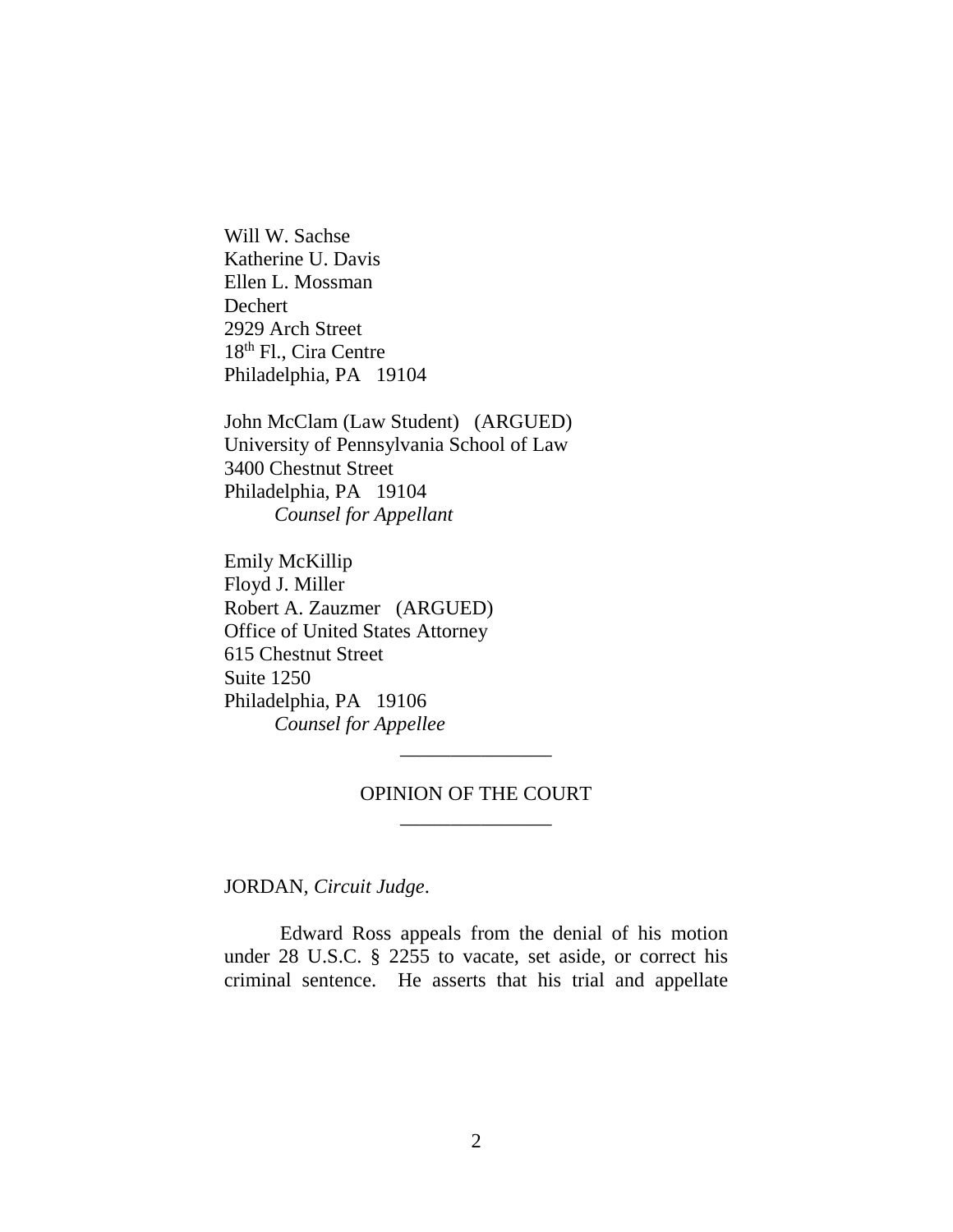counsel rendered ineffective assistance to him when they failed both to challenge a deficient jury instruction and to challenge the sufficiency of the evidence on one of his counts of conviction. Because we conclude that he has not satisfied a threshold requirement of section 2255, we will remand the case to the District Court with directions to dismiss the motion.

### **I. BACKGROUND**

### **A. FACTUAL BACKGROUND**

Ross was a drug dealer in Chester, Pennsylvania. Between March 25 and April 22, 2004, an undercover detective made four purchases of cocaine from him, and, on three of those occasions, surveillance officers watched Ross leave a residence at 2115 Madison Street and drive directly to a location agreed upon with the detective. The detective arranged a fifth cocaine purchase for April 23, 2004. Before that purchase took place, however, the police obtained a warrant to search 2115 Madison Street. When police officers saw Ross leave the residence and get into his car, they arrested him in the driveway. The officers searched his car and found four bags of cocaine and a loaded Colt .38 caliber handgun.

After the arrest, the police executed the search warrant for the residence. They discovered, among other things, a .25 caliber semi-automatic handgun, and a loaded 9mm pistol. Originally, the 9mm pistol had been semi-automatic, but the firing pin had been replaced with a submachine gun firing pin that enabled the gun to fire continuously. At Ross's subsequent criminal trial, an expert from the Bureau of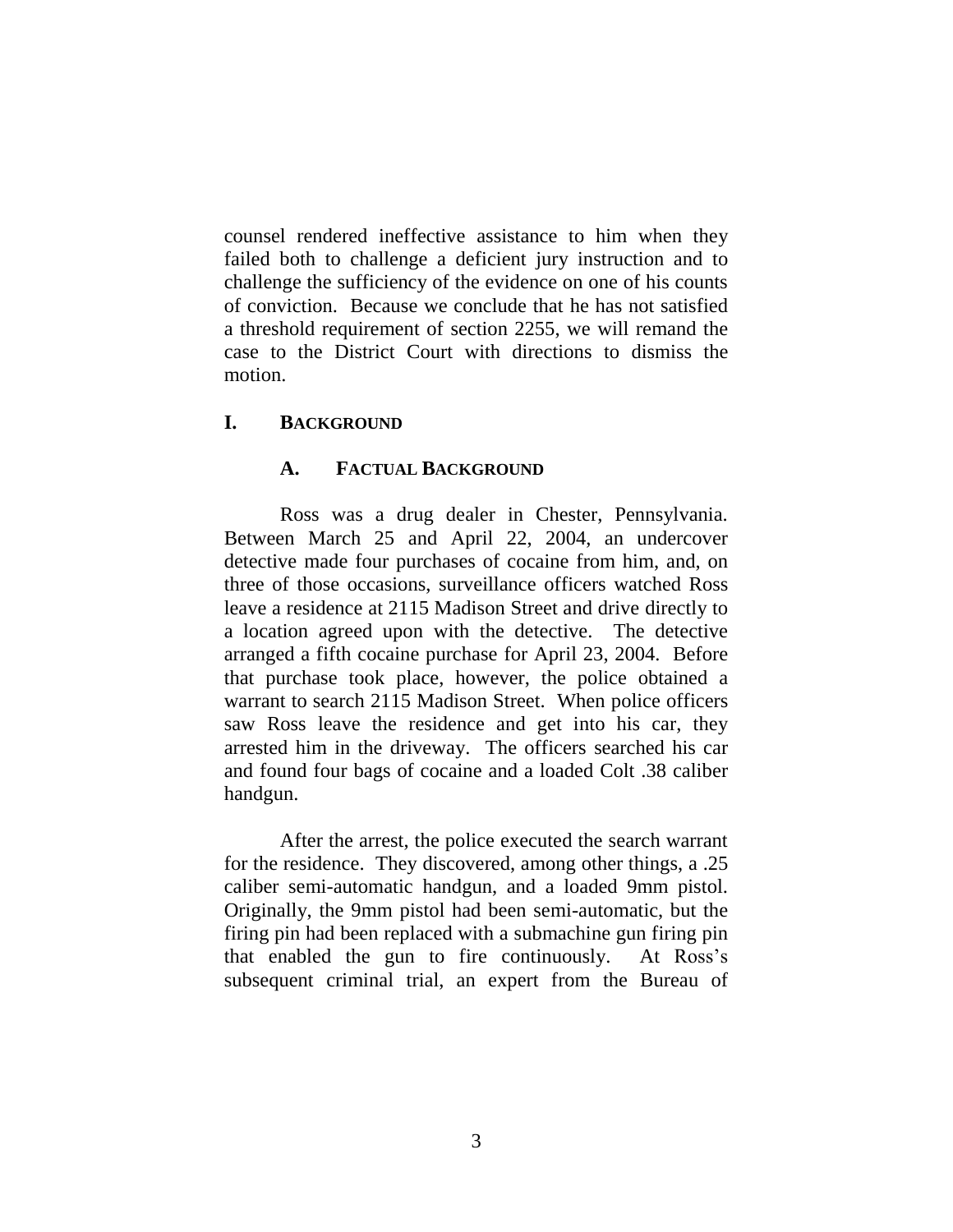Alcohol, Tobacco, and Firearms testified that the 9mm pistol, as modified, met the definition of a machinegun set forth in 26 U.S.C. § 5845(b).

#### **B. PROCEDURAL HISTORY**

In March 2006, a federal grand jury returned a superseding indictment charging Ross with four counts of distribution of cocaine, in violation of 21 U.S.C.  $\S$  841(a)(1) (counts 1-4); possession with intent to distribute 500 grams or more of cocaine, in violation of 21 U.S.C. § 841(a)(1) (count 5); carrying a firearm during and in relation to a drug trafficking crime, in violation of 18 U.S.C. § 924(c)(1) (count 6); possession of a machinegun in furtherance of a drug trafficking crime, in violation of 18 U.S.C.  $\S$  924(c)(1)(B)(ii) (count 7); possession of a machinegun, in violation of 18 U.S.C. § 922(o) (count 8); and two counts of possession of a firearm by a convicted felon, in violation of 18 U.S.C. § 922(g)(1) (counts 9 and 10).

Ross's case went to trial. After the parties had finished presenting evidence, the district court instructed the jury; however, regarding count 8, the court did not say – and Ross's trial counsel failed to object and insist – that as part of proving Ross possessed a machinegun, the government was required to prove beyond a reasonable doubt that he had specific knowledge of the firearm's characteristics that made it a "machinegun" as defined by statute, specifically 26 U.S.C. § 5845(b). The jury found Ross guilty on all counts.

At sentencing, because Ross had a prior conviction for a felony drug trafficking offense and was also, on count 5, convicted of an offense involving 500 grams or more of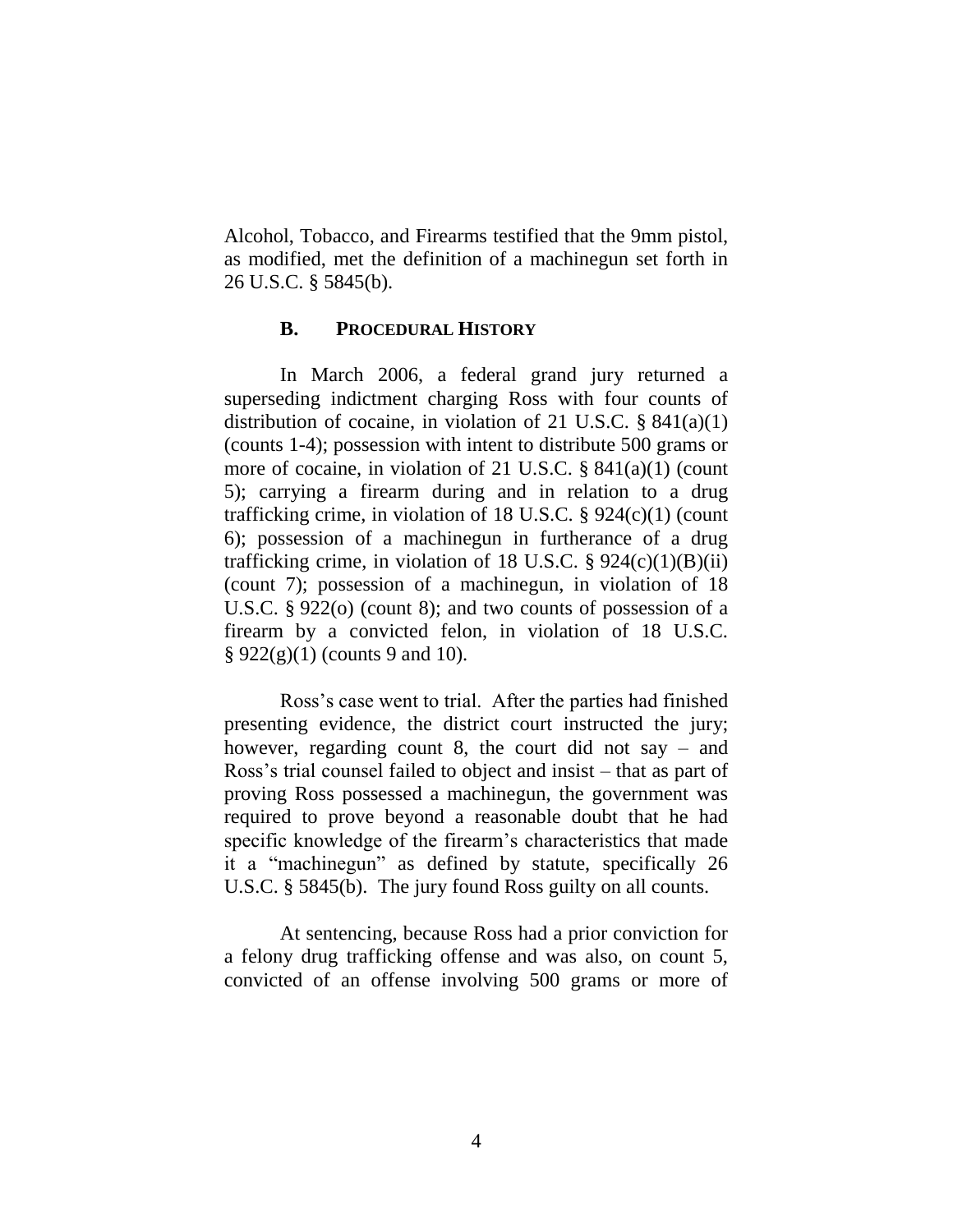cocaine, he was subject to a mandatory minimum penalty of 10 years' imprisonment. He was further subject to a mandatory consecutive term of 30 years' imprisonment because he was, on count 7, convicted of possessing a machinegun in furtherance of a drug trafficking crime. The district court found that Ross was a career offender under section 4B1.1 of the United States Sentencing Guidelines and sentenced him to concurrent terms of 10 years' imprisonment on counts 1, 2, 3, 4, 5, 8, and 10, followed by a consecutive term of 30 years' imprisonment on count 7. The court imposed a total term of eight years' supervised release, a fine of \$3,000, and an \$800 special assessment – that is, \$100 for each count of conviction. On the government's motion, the district court dismissed counts 6 and 9.

Ross filed a direct appeal. He argued that the district court erroneously concluded that 18 U.S.C.  $\S$  924(c)(1)(B)(ii) required the imposition of thirty years' imprisonment on count 7, that the court further erred by increasing his mandatory minimum sentence based on a prior conviction, and that there was insufficient evidence to prove that he had violated 18 U.S.C.  $\frac{8}{922(g)}$ . He also challenged the constitutionality of 18 U.S.C.  $\S$ § 922(o) and 922(g)(1). On April 27, 2009, we affirmed his conviction. *United States v. Ross*, 323 F. App'x 117, 120 (3d Cir. 2009).

Sixteen months later, in August 2010, Ross filed his motion to vacate, set aside, or correct his sentence pursuant to 28 U.S.C. § 2255, and he filed a supplemental motion in September 2013. The District Court denied those motions and refused to issue a certificate of appealability. The Court predicted that we would apply the reasoning of the Supreme Court's decision in *Staples v. United States*, 511 U.S. 600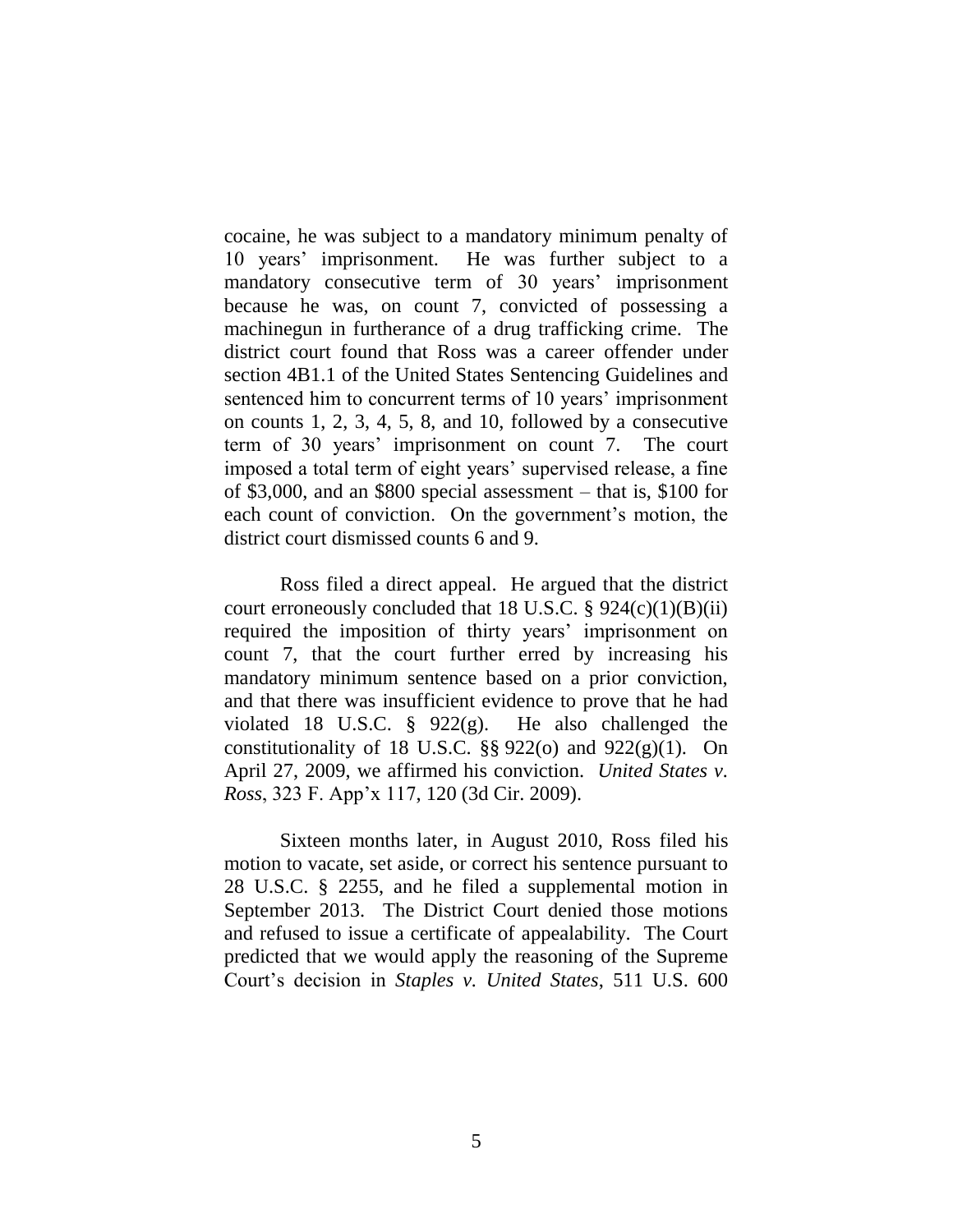(1994), and would conclude that Ross's conviction under section 922(o) was unlawful because the jury was not required to find that Ross had specific knowledge of the 9mm pistol's firing characteristics. Nevertheless, the Court reasoned that any error with respect to Ross's conviction under section 922(o) did not cause prejudice under *Strickland v. Washington*, 466 U.S. 668 (1984), for two reasons: first, because Ross is classified as a Category VI career criminal, and so the section 922(o) conviction could not change his criminal history category in any future federal sentencing proceeding; second, because, even if the section 922(o) conviction were vacated, Ross would not be released from custody any sooner given the concurrency of his sentence for that count with the time he had to serve on other counts of conviction.

Ross timely appealed. He chose to apply directly to us for a certificate of appealability, which we granted. The certificate of appealability limited Ross to raising the issue of whether his trial and appellate counsel rendered ineffective assistance by failing to argue that the government introduced insufficient evidence to convict him of possessing a machinegun as charged in count 8 and that the jury instructions did not require the jury to find as an essential element of that crime that he knew of the characteristics of the firearm that brought it within the statutory definition of "machinegun." (App. at 23.) In the certificate of appealability, we stated that, "jurists of reason would debate the District Court's conclusion that appellant did not suffer prejudice under *Strickland v. Washington*, 466 U.S. 668 (1984)," and, in particular, we noted that it was debatable whether "his conviction under § 922(o) did not increase his actual sentence and would have no effect under the federal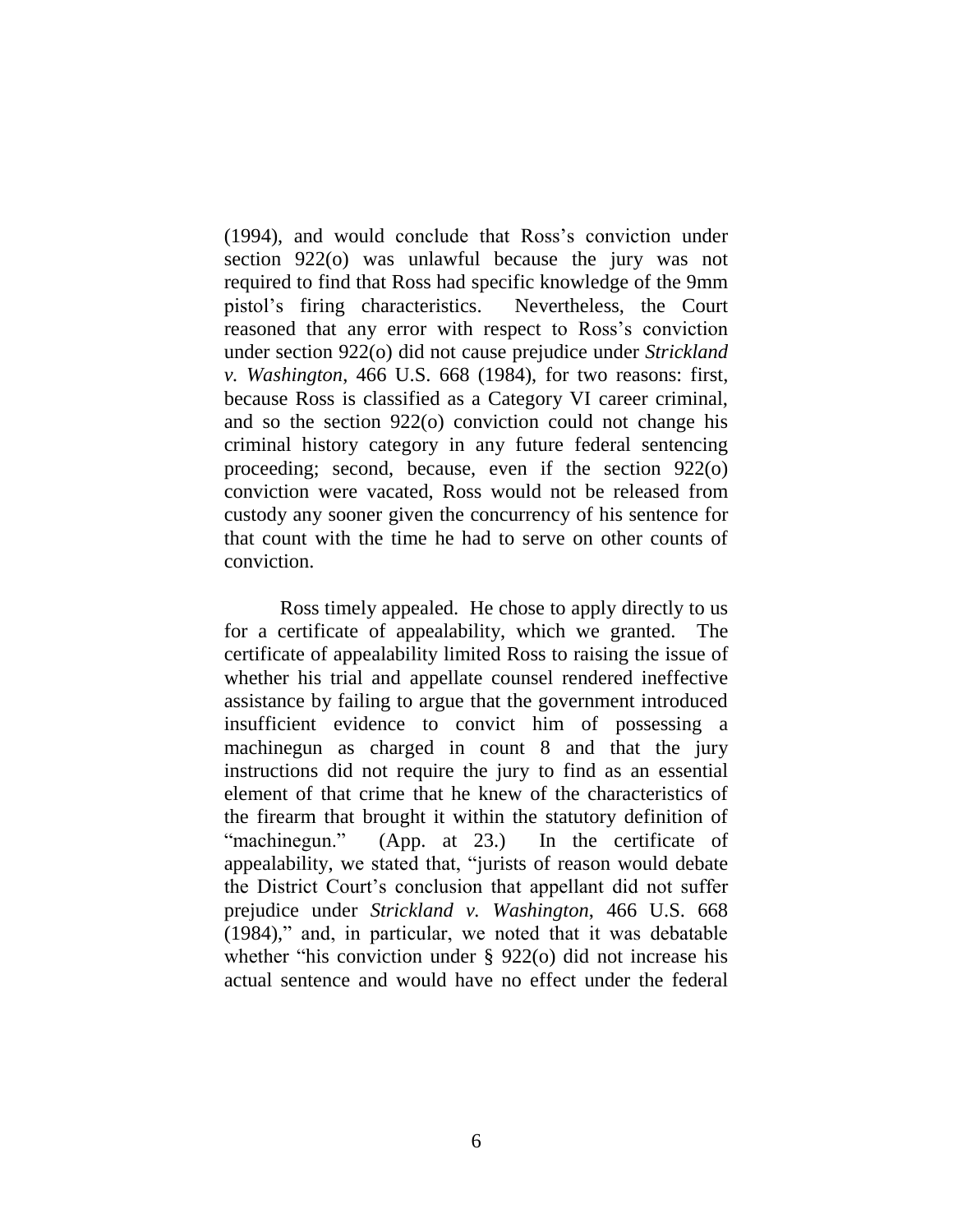Sentencing Guidelines on the sentence imposed for any federal conviction in the future." (App. at 23.)

## **II. DISCUSSION**<sup>1</sup>

 $\overline{a}$ 

Two questions are before us. The first, raised by the government, is whether the relief that Ross seeks is cognizable under section 2255. The second, pressed by Ross, is whether section 922(o) includes a mens rea element that requires the government to prove that a defendant had specific knowledge of a firearm's characteristics. Because we answer the first question in the negative, we cannot reach the second.

Ross bases his section 2255 motion on the alleged ineffective assistance of his counsel at trial and on direct appeal. He argues that those lawyers performed deficiently in failing to challenge the sufficiency of evidence presented to prove a violation of section 922(o) and in failing to object to the associated jury instruction. We note at the outset that, had Ross challenged his conviction under section 922(o) on direct appeal, there is a fair likelihood we would have vacated that conviction and remanded for resentencing.<sup>2</sup> But this case

<sup>2</sup> Given the opportunity, we might join our sister circuits in holding that, to obtain a conviction under section 922(o), the government must prove beyond a reasonable

<sup>&</sup>lt;sup>1</sup> The District Court had jurisdiction under 28 U.S.C. § 2255. We have appellate jurisdiction pursuant to 28 U.S.C. § 2253. We exercise plenary review over the District Court's legal conclusions and apply the clearly erroneous standard to its factual findings. *Cradle v. United States ex rel. Miner*, 290 F.3d 536, 538 (3d Cir. 2002).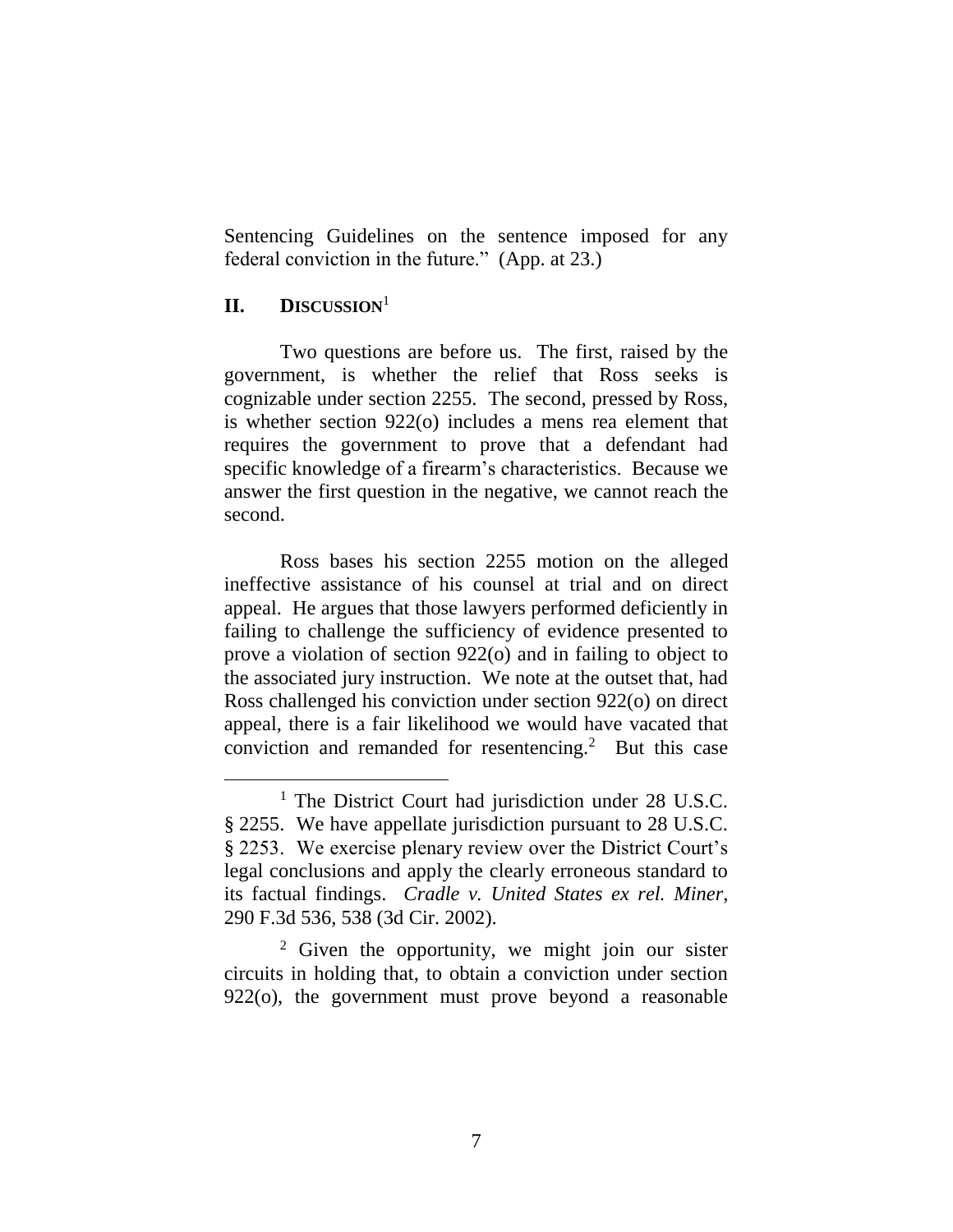comes before us now as a collateral attack on the conviction and sentence, not as a direct appeal, and the forms of relief remaining to Ross are severely limited by statute. He may be right that the 922(o) conviction is unlawful, but, given the current posture of the case, not every wrong is in our power to

 $\overline{a}$ 

doubt that the defendant knew of the characteristics of the firearm that render it a "machine gun" within the meaning of section 5845(b). *See United States v. Smith*, 508 F.3d 861, 866 n.3 (8th Cir. 2007) (requiring the government to prove that the defendant "knew he possessed a weapon with characteristics that made it subject to registration requirements"); *United States v. Nieves-Castaño*, 480 F.3d 597, 599 (1st Cir. 2007) ("[T]he government's burden is to prove that the defendant had knowledge of the characteristics that brought the gun within the statutory definition … ."); *United States v. Camp*, 343 F.3d 743, 745 (5th Cir. 2003) ("Pursuant to *Staples*, the Government must prove a defendant knew the weapon he possessed had the characteristics that brought it within the statutory definition of a machinegun." (citations, emphasis, and internal quotation marks omitted)); *United States v. McGiffen*, 267 F.3d 581, 589-90 (7th Cir. 2001) (requiring the government to prove defendant knew of the weapon's characteristics that "bring it within the statutory definition"); *United States v. Gravenmeir*, 121 F.3d 526, 529-30 (9th Cir. 1997) (concluding the district court properly instructed the jury that the government must prove "the defendant knew that the firearm was a machinegun"); *United States v. Rogers*, 94 F.3d 1519, 1523 n.5 (11th Cir. 1996) (agreeing with the government that *Staples*'s reasoning applies with "equal force" to prosecutions under section 922(o)).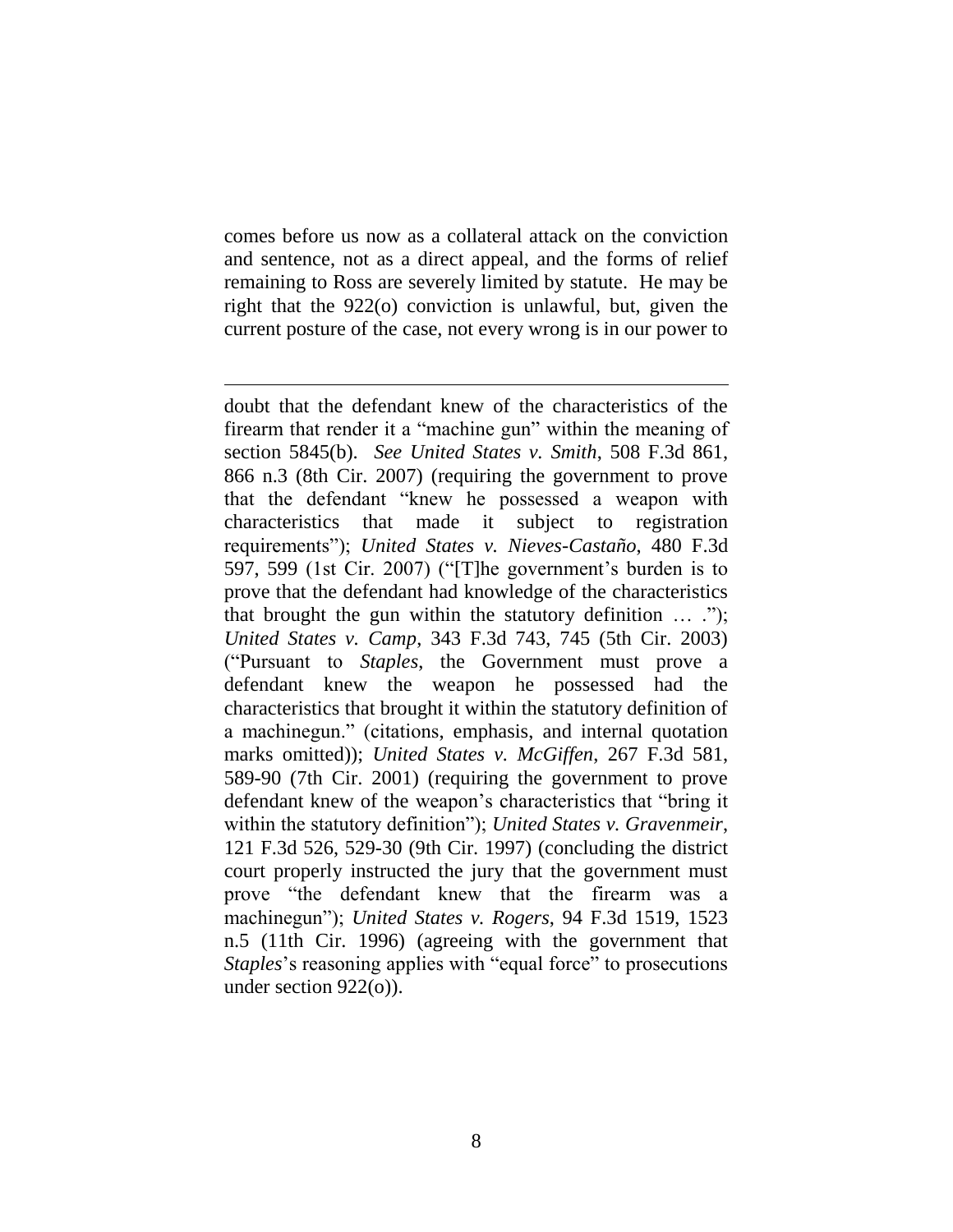right. We are bound by the text of section 2255. That statute provides, in pertinent part:

> A prisoner *in custody* under sentence of a court established by Act of Congress *claiming the right to be released* upon the ground that the sentence was imposed in violation of the Constitution or laws of the United States, or that the court was without jurisdiction to impose such sentence, or that the sentence was in excess of the maximum authorized by law, or is otherwise subject to collateral attack, may move the court which imposed the sentence to vacate, set aside or correct the sentence.

28 U.S.C. § 2255(a) (emphasis added).

The strictures of section 2255 constitute a threshold test in addressing Ross's post-conviction claims of ineffective assistance of counsel. The viability of those claims, if we were to reach their merit, is determined by the familiar twopart inquiry outlined in *Strickland v. Washington*, pursuant to which Ross has the burden of demonstrating (1) "that counsel's performance was deficient" and (2) "that the deficient performance prejudiced the defense." 466 U.S. at 687. The government contends, however, that, before getting to that inquiry, we must reject Ross's claim because it is not cognizable under section 2255. Even if Ross's trial and appellate counsel provided objectively unreasonable assistance that prejudiced him, he still would not be entitled to relief, according to the government, because he is not "claiming the right to be released" from "custody." Ross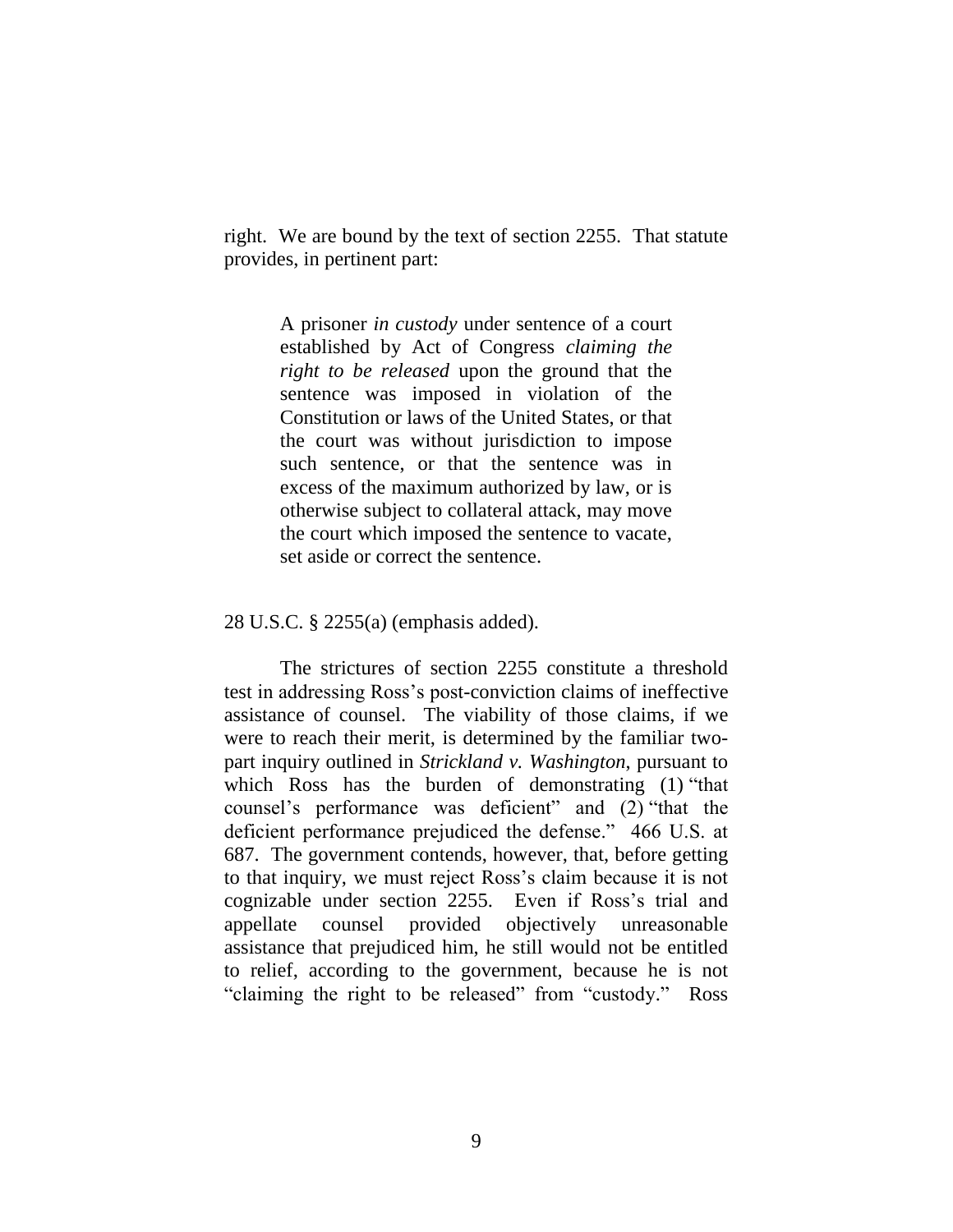responds that controlling precedent establishes that the \$100 special assessment and the collateral consequences associated with the 922(o) conviction each constitute "custody" within the meaning of section 2255.

### **A. \$100 SPECIAL ASSESSMENT**

The plain text of section 2255 provides relief only to those prisoners who claim the right to be released from "custody." The term "custody," however, is not as straightforward as it may at first appear. In *McNally v. Hill*, 293 U.S. 131, 136-37 (1934), the Supreme Court held that discharge from physical confinement is the only relief available in a habeas corpus proceeding, but the Court reversed course in *Peyton v. Rowe*, 391 U.S. 54, 66-67 (1968), explaining that the concept of "custody" is expansive enough to encompass harms and remedies other than immediate discharge from physical confinement. Since *McNally*, "our understanding of custody has broadened" to include many forms of restraint short of physical confinement, *Rumsfeld v. Padilla*, 542 U.S. 426, 437 (2004). *See, e.g.*, *Carafas v. LaVallee*, 391 U.S. 234, 237-38 (1968) (holding that, for mootness purposes, a petitioner is "in custody" if he is burdened by the "collateral consequences" of the challenged conviction); *Jones v. Cunningham*, 371 U.S. 236, 243 (1963) (holding that the conditions and restraints of a parole order constituted "custody"). Despite the elasticity the word "custody" has acquired, precedent firmly establishes that the use of the term in federal habeas statutes is "designed to preserve the writ of habeas corpus as a remedy for *severe restraints on individual liberty*." *Hensley v. Mun. Court, San Jose Milpitas Judicial Dist.*, 411 U.S. 345, 351 (1973) (emphasis added); *Barry v. Bergen Cnty. Prob. Dep't*, 128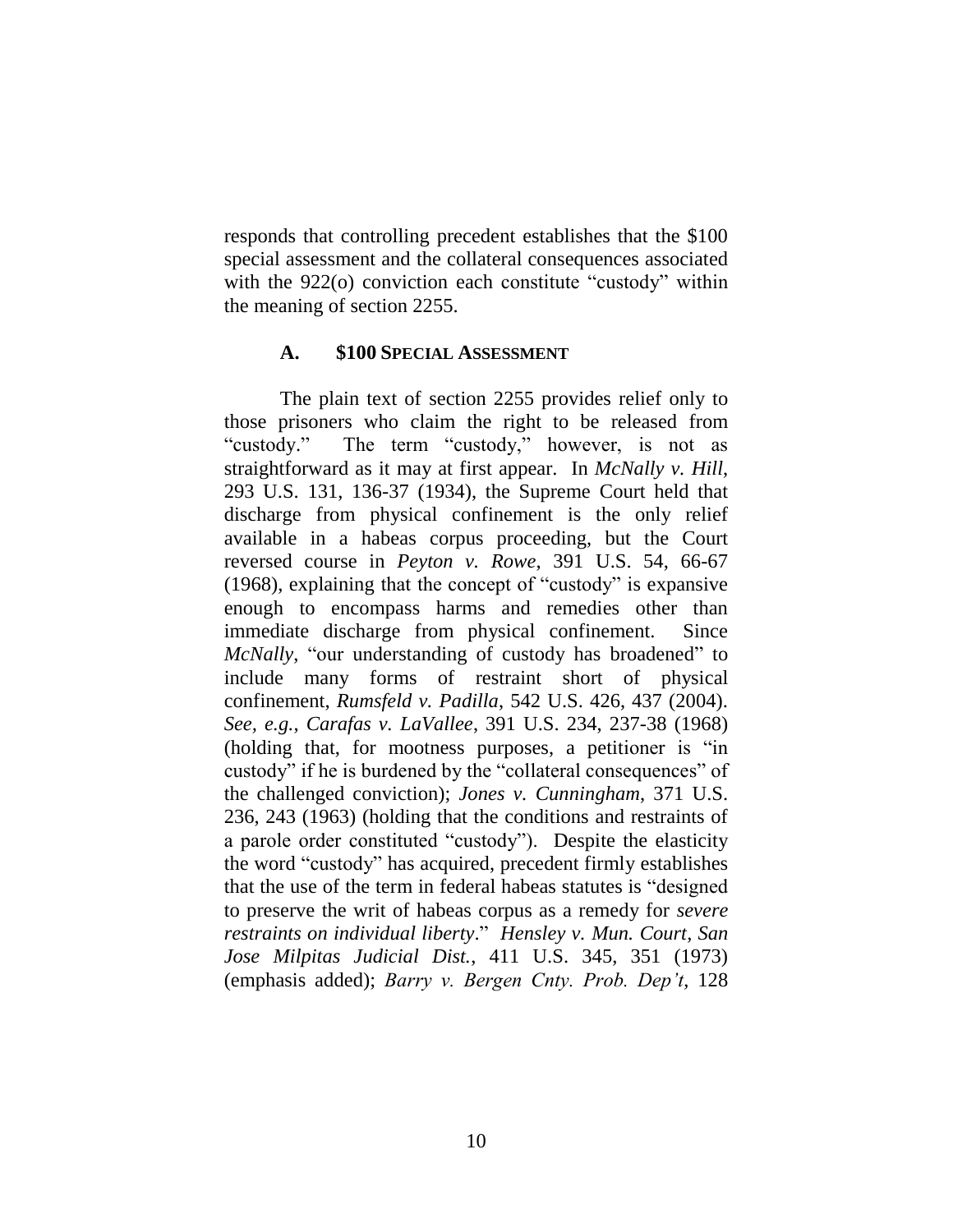F.3d 152, 159 (3d Cir. 1997). The Supreme Court has distilled a three-part test for deciding what constitutes custody: the restraints on the petitioner must be (1) severe, (2) immediate (*i.e.*, not speculative), and (3) not shared by the public generally. *Hensley*, 411 U.S. at 351-53; Ira P Robbins, Habeas Corpus Checklists 465 (2014-2015 ed.).

We have not previously considered whether a monetary penalty such as the \$100 special assessment associated with Ross's conviction under 922(o) is a "severe" restraint on a defendant's individual liberty, but the answer must be no. Supreme Court decisions holding that a petitioner suffered from a "severe restraint" on liberty have emphasized the physical nature of the restraints. *Hensley*, 411 U.S. at 351 (emphasizing that the petitioner "cannot come and go as he pleases" and that his "freedom of movement rests in the hands of state judicial officers, who may demand his presence at any time and without a moment's notice"); *Peyton*, 391 U.S. at 67 (1968) (holding that "a prisoner serving consecutive sentences is 'in custody' under any one of them"); *Jones*, 371 U.S. at 242 ("Petitioner is confined by the parole order to a particular community, house, and job at the sufferance of his parole officer. He cannot drive a car without permission."). Our sister circuits have followed the Supreme Court's lead. *See Calhoun v. Att'y Gen. of Colo.*, 745 F.3d 1070, 1074 (10th Cir. 2014) (holding that the requirement to register under state sex offender registration statute does not satisfy the "in custody" requirement because it involves no physical restraint), *cert. denied*, 135 S. Ct. 376 (2014); *Virsnieks v. Smith*, 521 F.3d 707, 718 (7th Cir. 2008) ("[T]he collateral consequences of a conviction, those consequences with negligible effects on a petitioner's physical liberty of movement, are insufficient to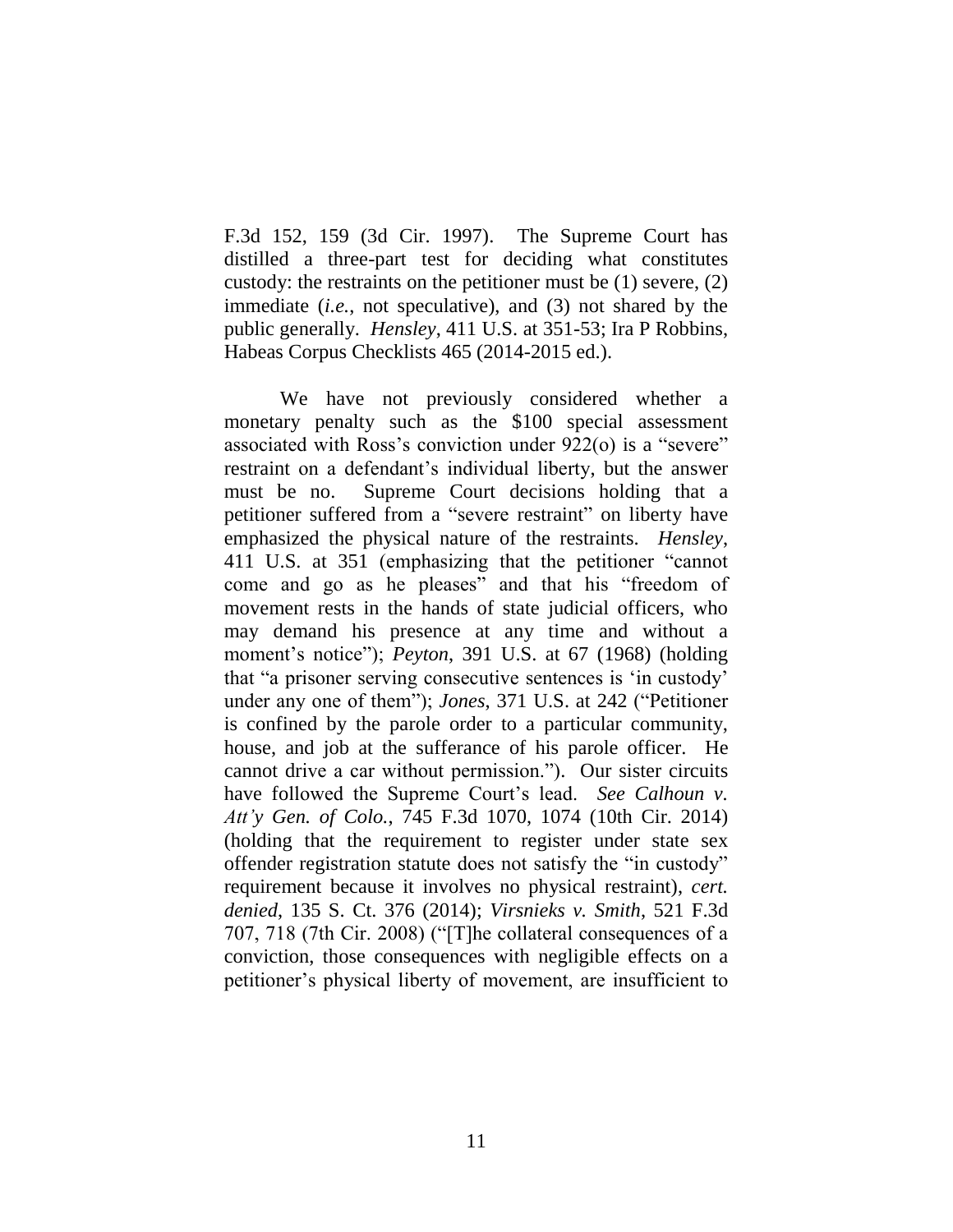satisfy the custody requirement."); *Williamson v. Gregoire*, 151 F.3d 1180, 1183 (9th Cir. 1998) (noting that cases that find a severe restriction on a petitioner's liberty "rely heavily on the notion of a physical sense of liberty – that is, whether the legal disability in question somehow limits the putative habeas petitioner's movement"). Ross does not and could not argue that the \$100 special assessment imposes any restriction on his freedom of movement, because, of course, it does not.

Our own precedent holds that the monetary component of a sentence is not capable of satisfying the "in custody" requirement of federal habeas statutes. *See Obado v. New Jersey*, 328 F.3d 716, 718 (3d Cir. 2003) (per curiam) ("The payment of restitution or a fine, absent more, is not the sort of 'significant restraint on liberty' contemplated in the 'custody' requirement of the federal habeas corpus statutes."); *cf. Barry*, 128 F.3d at 161 (distinguishing "fine-only" sentences where a petitioner is not "in custody" from sentences that restrict a petitioner's physical liberty on the basis that "fine-only" sentences "implicate only property, not liberty"). Our sister circuits too have held that fines, restitution orders, and other monetary penalties are insufficient to meet the "in custody" requirement. *See Bailey v. Hill*, 599 F.3d 976, 982 (9th Cir. 2010) (holding that a restitution order alone is insufficient to trigger the "custody" requirement); *Washington v. Smith*, 564 F.3d 1350, 1350 (7th Cir. 2009) (affirming denial of state habeas relief on a claim of ineffective assistance of counsel with respect to the restitution amount, "because it does not attack a custodial aspect of Washington's sentence and, thus, does not state a claim for relief under the habeas corpus statutes"); *Mamone v. United States*, 559 F.3d 1209, 1209-12 (11th Cir. 2009) (per curiam) (holding that a restitution order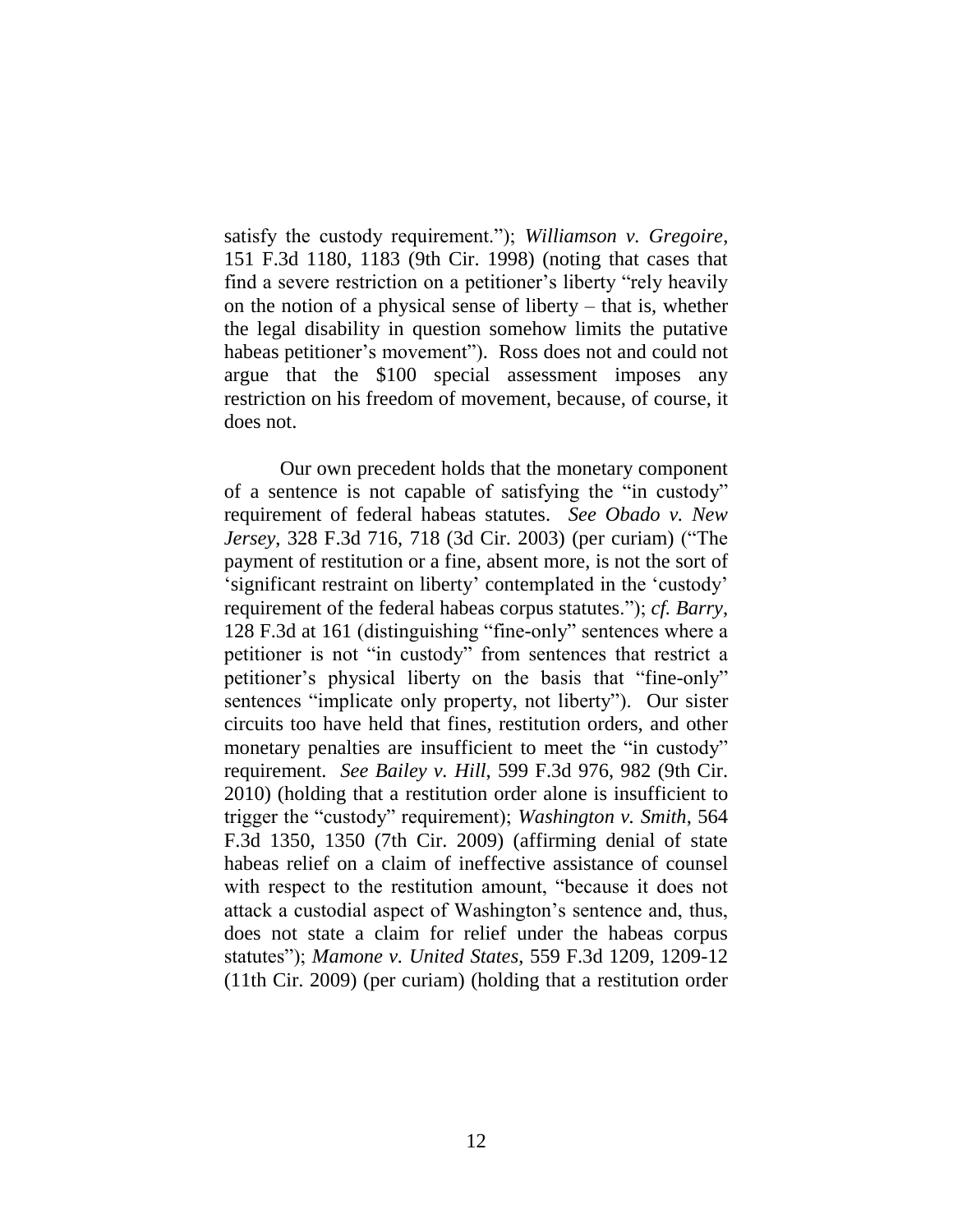cannot be challenged in a section 2255 motion because a claim seeking discharge or reduction of a restitution order does not claim the right to be released from custody, even if it accompanies other claims that actually claim the right to be released from custody; *Erlandson v. Northglenn Mun. Court*, 528 F.3d 785, 788 (10th Cir. 2008) ("We agree with the district court that the payment of restitution or a fine, absent more, is not the sort of 'significant restraint on liberty' contemplated in the 'custody' requirement of the federal habeas statutes."(brackets and internal quotation marks omitted)); *Kaminski v. United States*, 339 F.3d 84, 89 (2d Cir. 2003) (holding that a restitution order of \$21,000 does not constitute "custody" within the meaning of section 2255); *United States v. Bernard*, 351 F.3d 360, 361 (8th Cir. 2003) (applying "the plain and unambiguous language" of section 2255 to hold "that a federal prisoner cannot challenge the restitution portion of his sentence using 28 U.S.C. § 2255, because this statute affords relief only to prisoners claiming a right to be released from custody"); *United States v. Segler*, 37 F.3d 1131, 1137 (5th Cir. 1994) (holding that a \$30,000 fine was not a sufficient restraint on liberty to meet the "in custody" requirement of section 2255); *United States v. Michaud*, 901 F.2d 5, 7 (1st Cir. 1990) ("A monetary fine is not a sufficient restraint on liberty to meet the 'in custody' requirement for § 2255 purposes." (internal citations omitted)). *But see United States v. Jones*, 403 F.3d 604, 607 (8th Cir. 2005) (holding that the defendant's *Strickland* claim merited relief under section 2255 in part because the defendant was required to pay a \$100 special assessment, which the court stated constituted actual prejudice under *Strickland*); *United States v. Bass*, 310 F.3d 321, 330 (5th Cir. 2002) (failing to cite *Segler* and stating that the defendant was prejudiced by his counsel's ineffective assistance when he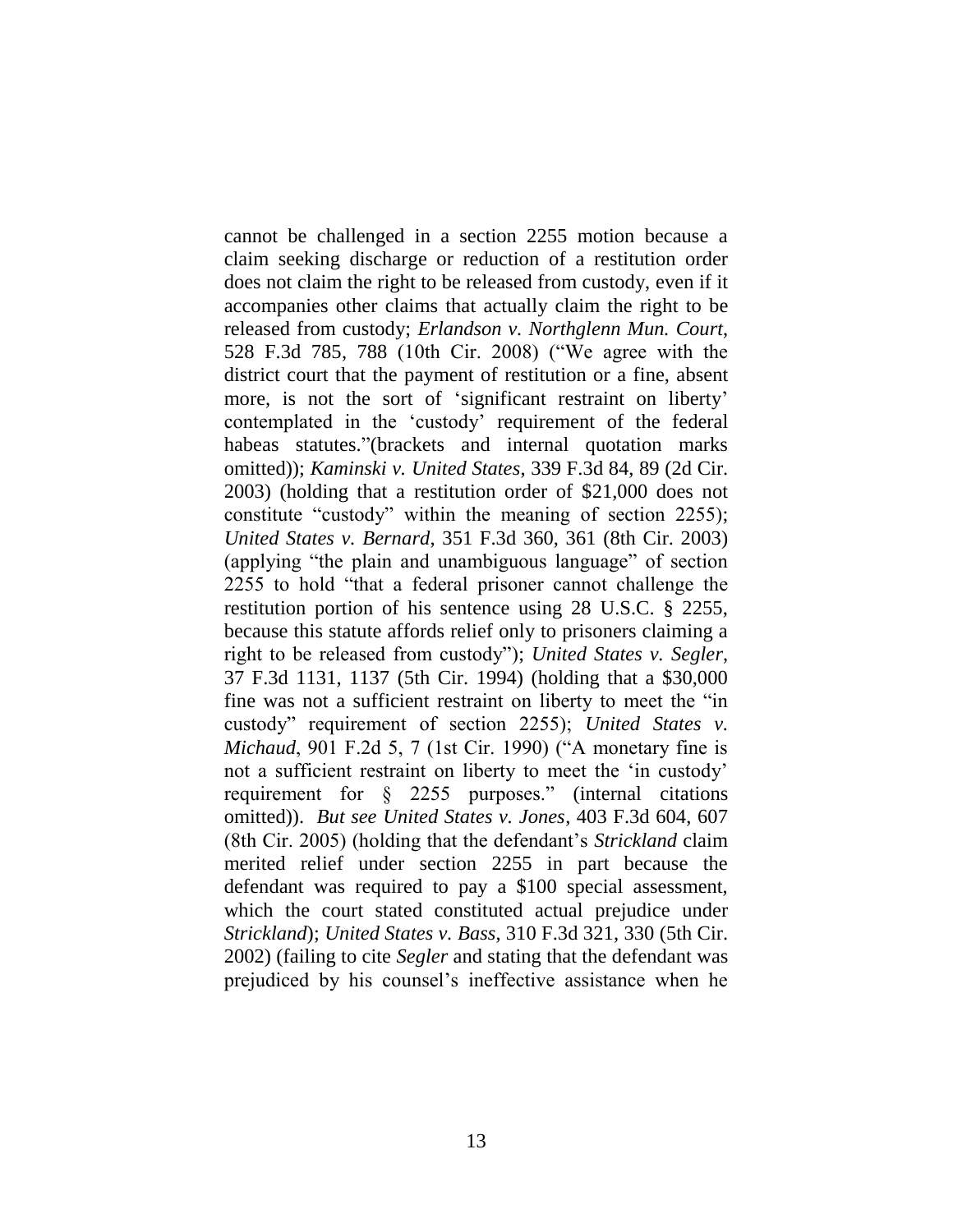was sentenced to pay an additional \$50 assessment). It seems clear, therefore, both as a matter of fact and law that Ross's \$100 special assessment does not constitute any meaningful restriction on his liberty, let alone a severe restriction cognizable under section 2255.

Ross nevertheless argues that "a special assessment resulting from a wrongful conviction satisfies *Strickland*'s prejudice requirement" and that the Supreme Court's decisions in *Rutledge v. United States*, 517 U.S. 292 (1996), *Ray v. United States*, 481 U.S. 736 (1987) (per curiam), and *Ball v. United States*, 470 U.S. 856 (1985), "apply forcefully to show the prejudice of counsel's deficient performance here." (Opening Br. at 29.) We do not agree. *Rutledge* is easily distinguishable. In that case, the Supreme Court held that conspiracy under 21 U.S.C. § 846 is a lesser included offense of the crime of maintaining a continuing criminal enterprise, forbidden by 21 U.S.C. § 848. 517 U.S. at 307. The Court also held that the imposition of a special assessment constitutes "punishment" under the Double Jeopardy Clause. *Id*. at 301. As a result, the Supreme Court concluded that imposition of a special assessment for convictions under both sections 846 and 848 "amounts to cumulative punishment not authorized by Congress." *Id*. at 303. But we are not concerned here with whether a special assessment constitutes "punishment" within the meaning of the Double Jeopardy Clause; instead, we must determine whether it constitutes "custody" within the meaning of section 2255. *Rutledge* is of no help in that task.

*Ray* also provides practically no guidance in answering the question before us. In that case, the Supreme Court reviewed on direct appeal what has come to be called "the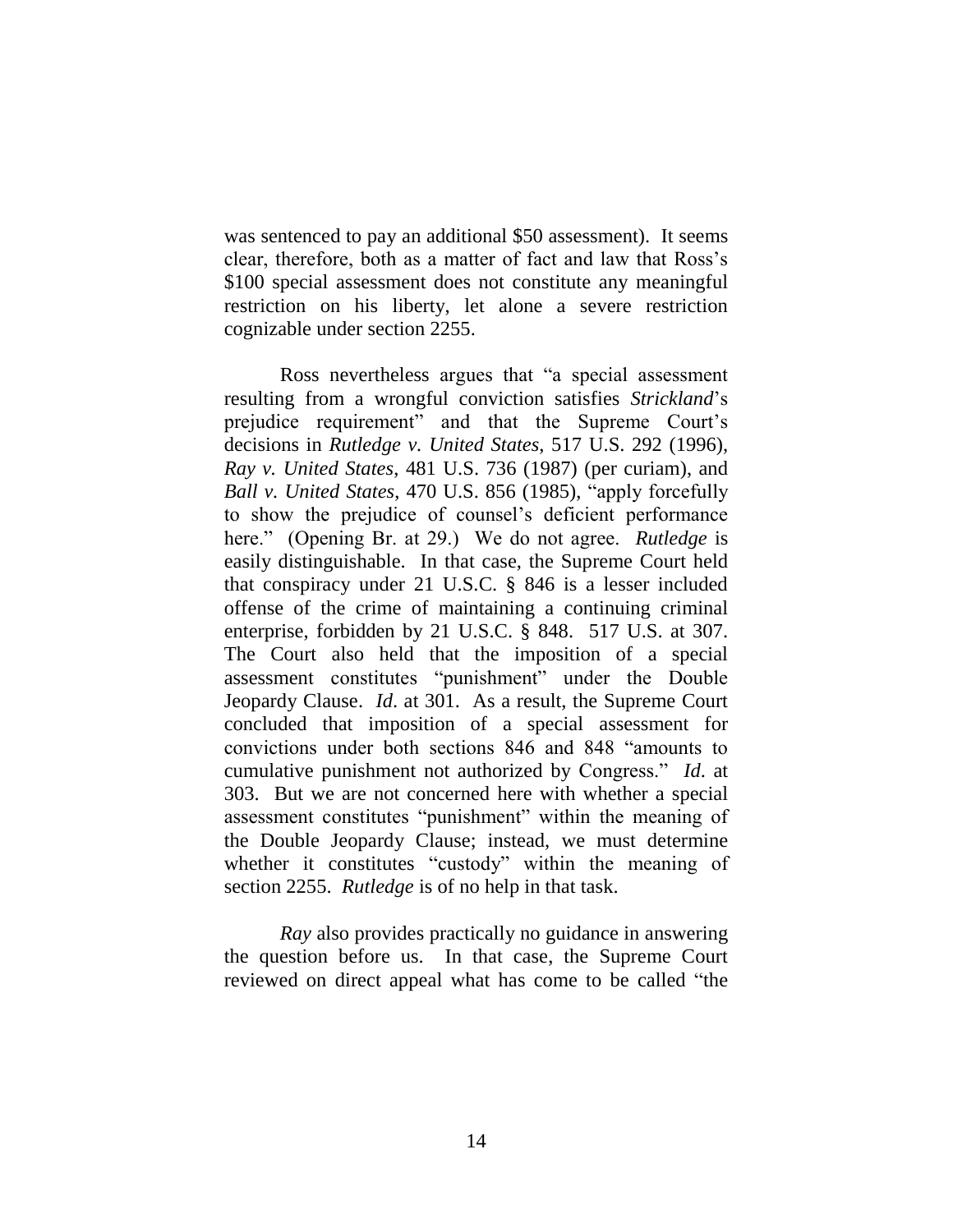concurrent sentence doctrine," *Ray*, 481 U.S. at 737, which says, in essence, that "courts are free to pretermit decision about convictions producing concurrent sentences, when the extra convictions do not have cumulative effects." *Ryan v. United States*, 688 F.3d 845, 849 (7th Cir. 2012). In *Ray*, the Fifth Circuit had invoked the concurrent sentence doctrine and declined to review one of the petitioner's two convictions on direct appeal for possession of cocaine with intent to distribute because the sentences on the two counts of possession were concurrent. *Ray*, 481 U.S. at 737. The Supreme Court vacated the decision, holding that the petitioner was not serving concurrent sentences because the district court had imposed a \$50 special assessment on each of the three counts on which the defendant had been convicted. *Id*. The Supreme Court concluded that, "[s]ince petitioner's liability to pay this total depends on the validity of each of his three convictions, the sentences are not concurrent." *Id*. Thus, *Ray* establishes that, when a court orders a defendant to pay a special assessment for each of several counts of conviction, the sentences are not concurrent and the "concurrent sentence" doctrine cannot be used to avoid appellate review of each count of conviction. The applicability of the concurrent sentence doctrine on direct appeal is, however, distinct from the question presented here, on collateral review under section 2255. *Ray* simply does not advance Ross's argument because it does not address the meaning of "custody."

In *Ball*, the Supreme Court held that duplicative convic tions cannot stand even if the sentences are concurrent because "[t]he separate *conviction*, apart from the concurrent sentence, has potential adverse collateral consequences that may not be ignored." 470 U.S. at 865 (emphasis in original).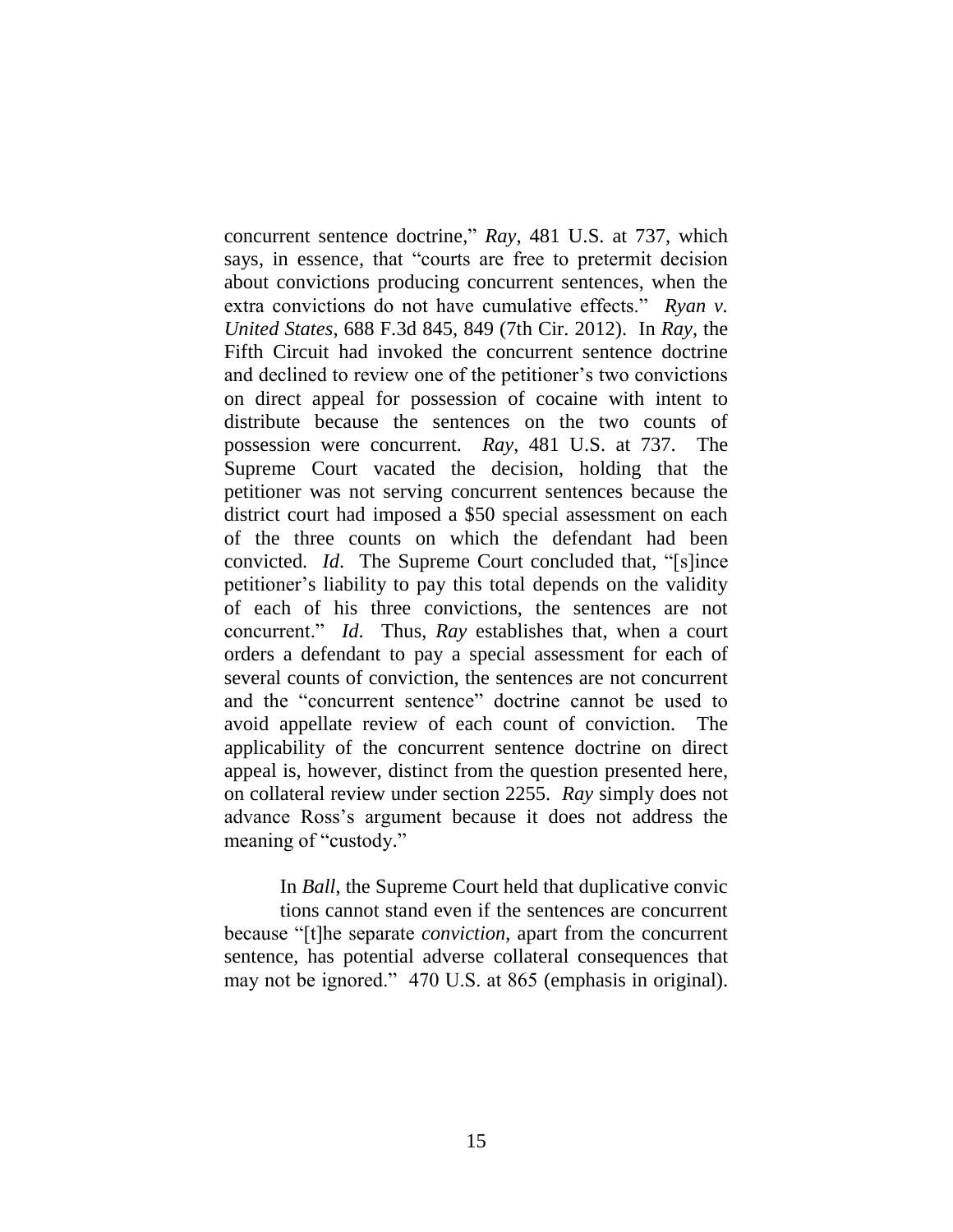Such "adverse collateral consequences" included a potential delay in the defendant's eligibility for parole, an increased sentence under a recidivist statute for a future offense, the use of the additional conviction to impeach the defendant's credibility, and the societal stigma accompanying any criminal conviction. *Id*. Again though, *Ball* involved a direct appeal, not a habeas corpus petition under section 2255, and its discussion of the harm stemming from the collateral consequences of a felony conviction sheds no light on whether or not a monetary fine like a special assessment is the type of restriction on liberty that constitutes "custody" within the meaning of that statutory provision.

Because we believe the burden of a special assessment – even one imposed in conjunction with a wrongful conviction – does not amount to "custody," Ross is not "claiming the right to be released" from "custody" and his special assessment cannot serve as the basis for a claim under section 2255.

#### **2. COLLATERAL CONSEQUENCES**

The parties dispute whether a petition premised on the collateral consequences of an unlawful conviction, such as those identified in *Ball*, is cognizable under section 2255. Our own law does not answer the question, but we are not without guidance. In *Maleng v. Cook*, 490 U.S. 488, 492 (1989) (per curiam), the Supreme Court held that, once a sentence for a conviction has completely expired, the collateral consequence of future sentencing enhancements potentially caused by that conviction is not itself sufficient to render an individual "in custody" for the purpose of a habeas attack. Of course, the sentence for Ross's conviction under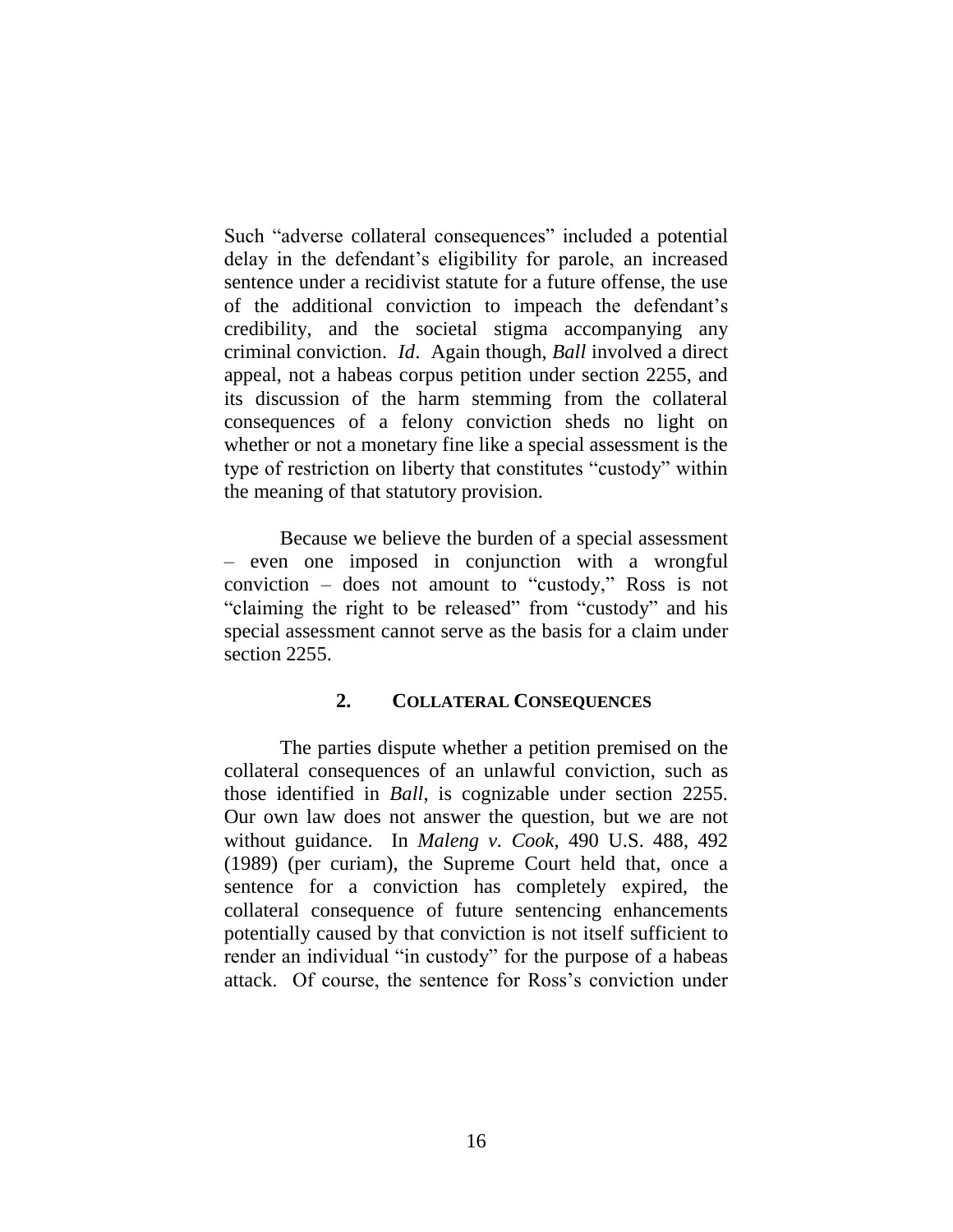section 922(o) has not completely expired, but it is running concurrently with several other sentences. This case thus seems analogous to *Maleng*, since Ross's only additional harm stemming from the 922(o) conviction is whatever undefined collateral consequences may arise, not the term of imprisonment. In the end, however, we do not have to decide whether, on these facts, the collateral consequences of a wrongful conviction amount to "custody" under section 2255, because Ross has not identified any such potential consequences.

Though pressed at oral argument, Ross could not point to a collateral consequence not already existing as a result of his prior felony convictions or his seven other felony convictions in this case. He says that, as a result of his wrongful conviction under section 922(o), he is subject to greater social stigma, his credibility could be attacked more easily at a future hearing or trial, he may be barred from obtaining the benefit of future changes to the law, or his eligibility for parole or the length of a future sentence could be affected if he is convicted of some future crime. But, given his remarkably long rap sheet, which chronicles a lifetime of drug-related offenses and violent crimes, coupled with his seven other convictions in this case – including one unquestionably valid conviction for machinegun possession, namely count  $7 - it$  is hard to see any significant collateral consequence originating from his conviction under section 922(o), let alone one that rises to the level of "custody." Indeed, most of the "collateral consequences" that he identifies are supported by nothing more than speculation, which is insufficient to establish "custody."